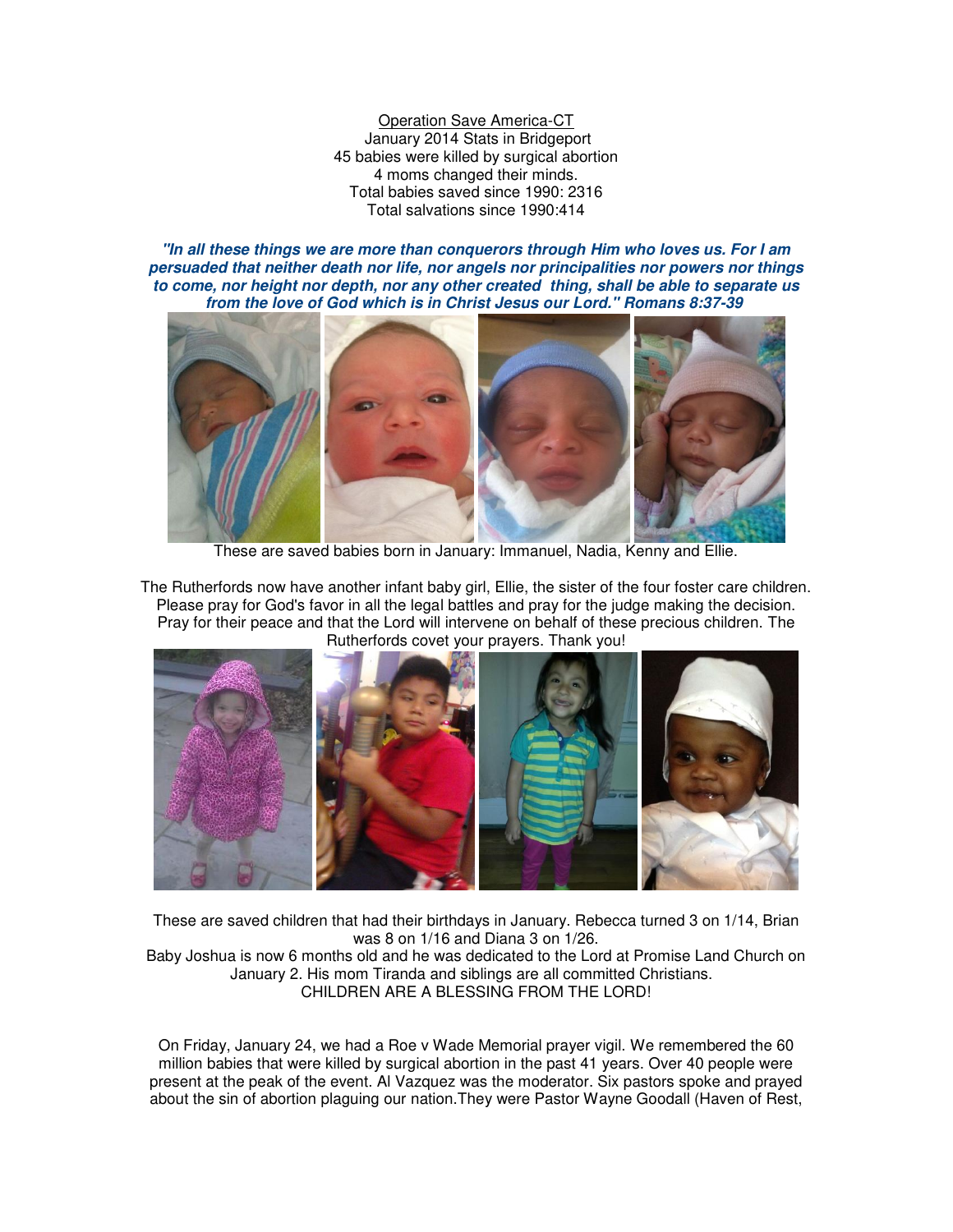West Haven), Pastor Hector Muniz (Lighthouse Church, Bridgeport), Pastor Pedro Vazquez (Gospel Light, Bridgeport), Pastor Ryan Trawick (Promiseland, West Haven), Pastor Ron Nugent (Waterbury), Pastor Bob Rascati (Calvary Life, Cheshire).

We were blessed to have Nicole give her testimony about going to the Summit for an abortion. She shared about how she changed her mind after meeting and talking to us. She had baby Jamie with her, a product of God's grace! She said she could not imagine her life without him.

PTLI

Attorney Michael DePrimo also spoke and reported on current pro-life court cases locally and national. Marilyn Carroll gave the local stats and national reduction rate of free standing abortion mills since 1990. There were 2000 then and its down to 675 now. PTL! It does make a difference

when Christians come out to the streets and take a public stand against baby killing in their community. We are in Bridgeport at 3787 Main St Wednesday, Friday and Saturday from 8 AM-10 AM. Please join us, Just show up and see what God will do! Music minister Brad Trawick, from Promiseland Church, did the music at the end of the service. Donna Taylor supplied and passed out the carnations to place on the baby casket to conclude the event. We appreciate the Bridgeport Police for sending the mounted patrol to ensure the safety of those in the area. We had a time of fellowship and breakfast after the vigil. The CT Post newspaper reported the event

the day before and the day after. We thank all of you that made this possible!